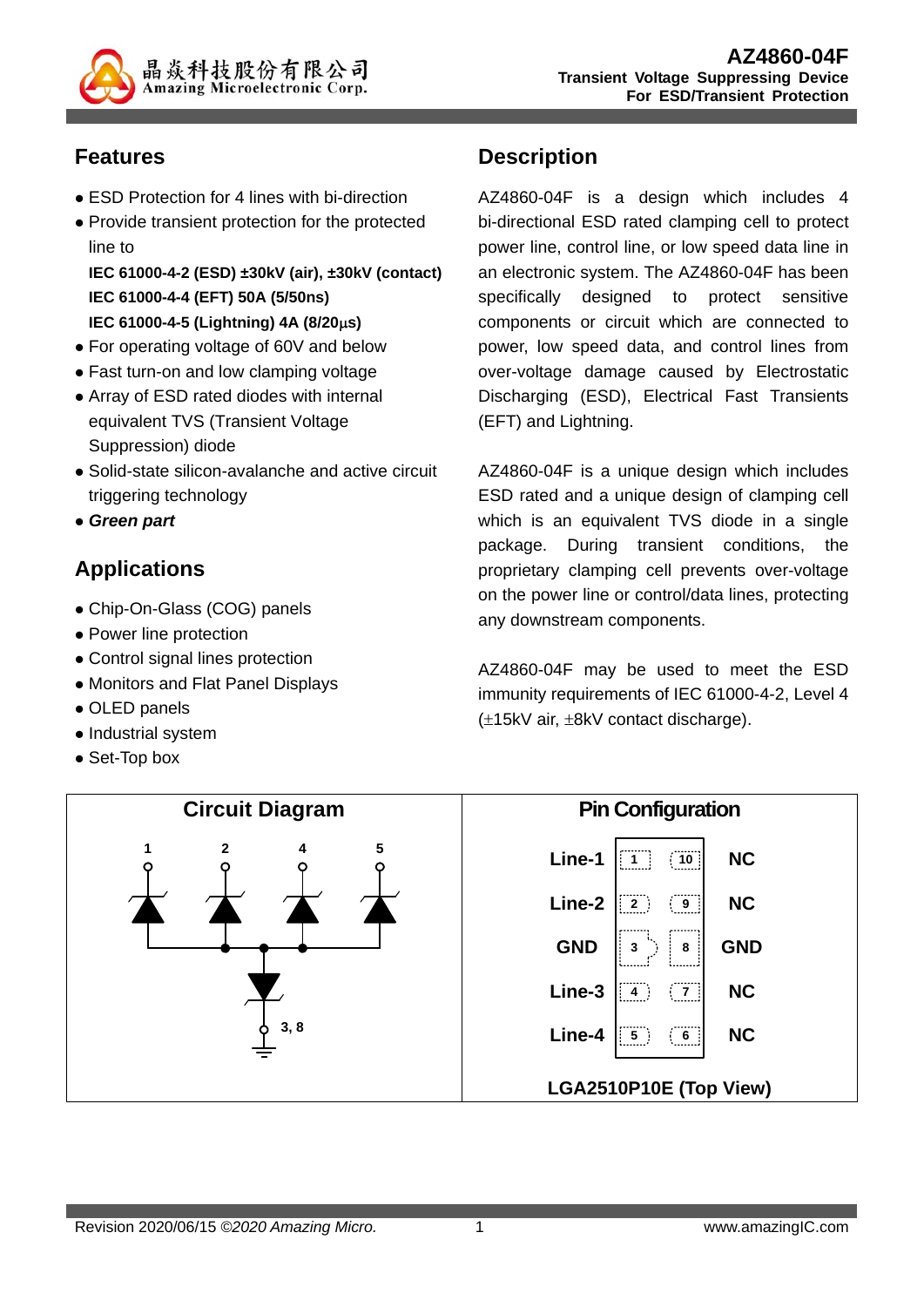

#### **Specifications**

| <b>Absolute Maximum Ratings</b> ( $T_A = 25^\circ\text{C}$ , unless otherwise specified) |                  |                 |             |  |
|------------------------------------------------------------------------------------------|------------------|-----------------|-------------|--|
| <b>Parameter</b>                                                                         | <b>Symbol</b>    | Rating          | <b>Unit</b> |  |
| <b>Operating Voltage</b>                                                                 | $V_{DC}$         | ±60             | V           |  |
| Peak Pulse Current $(t_p = 8/20 \mu s)$                                                  | I <sub>PP</sub>  | 4               | A           |  |
| Peak Pulse Power $(t_0 = 8/20 \mu s)$                                                    | $P_{PP}$         | 350             | W           |  |
| ESD per IEC 61000-4-2 (Air)                                                              | $V_{ESD-1}$      | ±30             | kV          |  |
| ESD per IEC 61000-4-2 (Contact)                                                          | $V_{ESD-2}$      | ±30             |             |  |
| <b>Lead Soldering Temperature</b>                                                        | $T_{SOL}$        | 260 (10 sec.)   | $^{\circ}C$ |  |
| <b>Operating Temperature</b>                                                             | $T_{OP}$         | $-55$ to $+125$ | $\rm ^{o}C$ |  |
| Storage Temperature                                                                      | T <sub>STO</sub> | $-55$ to $+150$ | $^{\circ}C$ |  |

| <b>Electrical Characteristics</b>       |                             |                                                                                                   |     |            |            |             |
|-----------------------------------------|-----------------------------|---------------------------------------------------------------------------------------------------|-----|------------|------------|-------------|
| <b>Parameter</b>                        | <b>Symbol</b>               | <b>Condition</b>                                                                                  | Min | <b>Typ</b> | <b>Max</b> | <b>Unit</b> |
| Reverse Stand-Off<br>Voltage            | V <sub>RWM</sub>            | Pin-1,-2,-4,-5 to pin-3,-8, T = $25^{\circ}$ C.                                                   | -60 |            | 60         | $\vee$      |
| Reverse Leakage<br>Current              | $I_{CH\text{-}\text{Leak}}$ | $V_{\text{Pin-1,-2,-4,-5}} = 60V, V_{\text{Pin-3,-8}} = 0V,$<br>$T = 25 °C$ .                     |     |            | 1          | μA          |
| Reverse Breakdown<br>Voltage            | $V_{BV}$                    | $I_{\text{BV}}$ = 1mA, T=25 °C, Pin-1,-2,-4,-5<br>to $pin-3,-8$ .                                 | 65  |            | 95         | $\vee$      |
| <b>ESD Clamping</b><br>Voltage (Note 1) | $V_{CL-ESD}$                | IEC 61000-4-2 +8kV ( $I_{TLP}$ = 16A),<br>contact mode, any I/O pin to GND,<br>$T = 25 °C$ .      |     | 90         |            | $\vee$      |
| Channel Input<br>Capacitance            | $C_{IN}$                    | $V_{\text{pin-3.-8}} = 0 V, V_{\text{IN}} = 0 V, f = 1 M Hz,$<br>any I/O pin to GND, $T = 25$ °C. |     | 7.7        | 10.5       | рF          |

Note 1: ESD Clamping Voltage was measured by Transmission Line Pulsing (TLP) System.

TLP conditions:  $Z_0 = 50\Omega$ ,  $t_0 = 100$ ns,  $t_r = 1$ ns.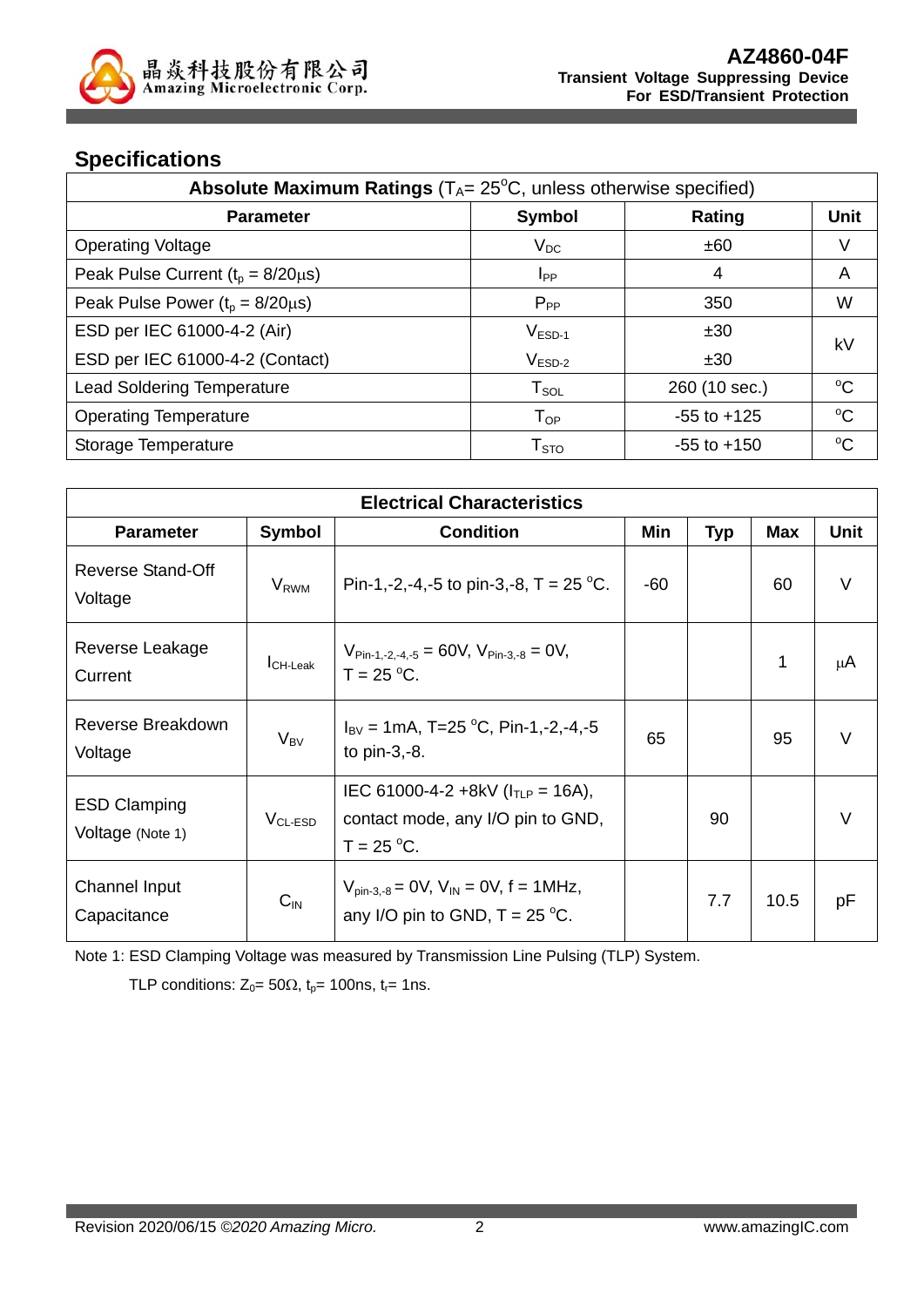

### **Typical Characteristics**



**1**

 $0 - 40$ 

**Input Voltage (V)**

**-40 -30 -20 -10 0 10 20 30 40**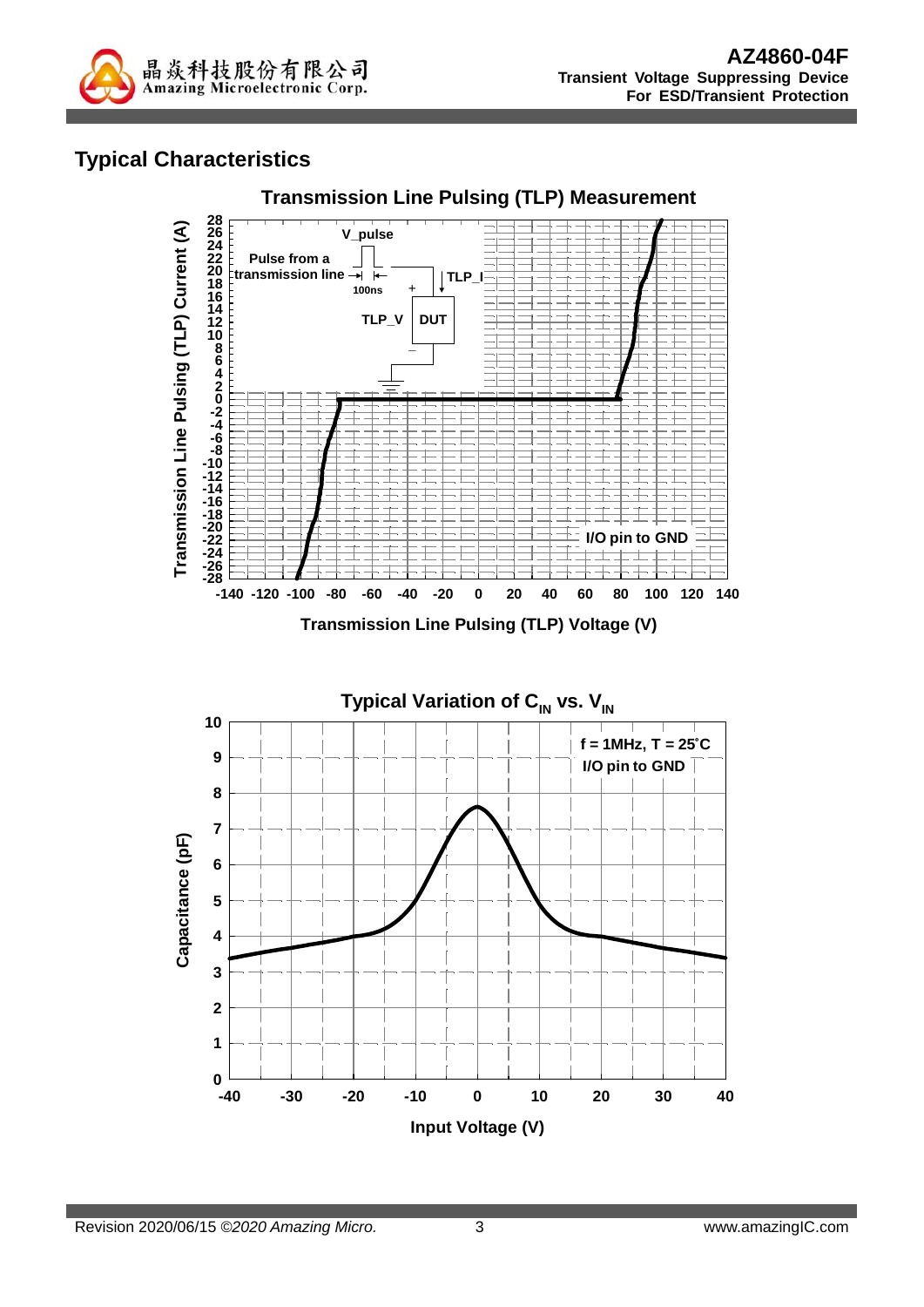

#### **Application Information**

The AZ4860-04F is designed to protect four data lines from transient over-voltage (such as ESD stress pulse). The device connection of AZ4860-04F is shown in Fig. 1. In Fig. 1, the four protected data lines are connected to the ESD protection pins (pin1, pin2, pin4, and pin5) of AZ4860-04F. The ground pins (pin3 and pin8) of AZ4860-04F are the negative reference pins.

These pins should be directly connected to the GND rail of PCB (Printed Circuit Board). To get minimum parasitic inductance, the path length should be kept as short as possible.

AZ4860-04F can provide ESD protection for 4 I/O signal lines simultaneously. If the number of I/O signal lines is less than 4, the unused I/O pins can be simply left as NC pins.



**Fig. 1 Data lines connection of AZ4860-04F.**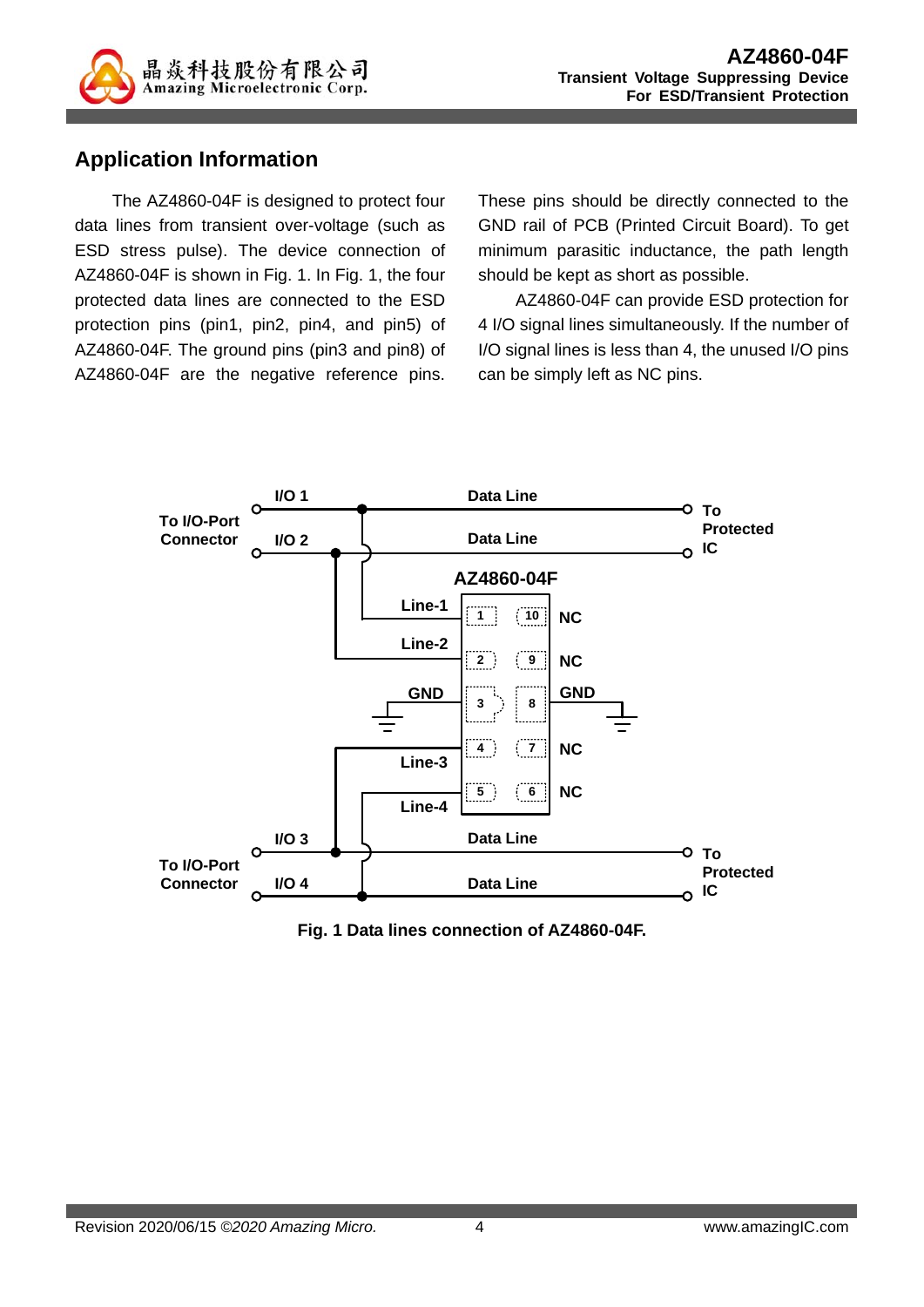

### **Mechanical Details**

### **LGA2510P10E**



**TOP VIEW** 









|                | <b>Millimeters</b> |       |  |  |
|----------------|--------------------|-------|--|--|
| Symbol         | Min.               | Max.  |  |  |
| A              | 0.520              | 0.640 |  |  |
| D              | 2.400              | 2.600 |  |  |
| E              | 0.900              | 1.100 |  |  |
| e              | 0.500 BSC          |       |  |  |
| b              | 0.150              | 0.250 |  |  |
| b <sub>1</sub> | 0.350              | 0.450 |  |  |
| L              | 0.280              | 0.380 |  |  |
| h              | 0.050 REF          |       |  |  |
| R <sub>1</sub> | 0.125 REF          |       |  |  |
| R2             | 0.075 REF          |       |  |  |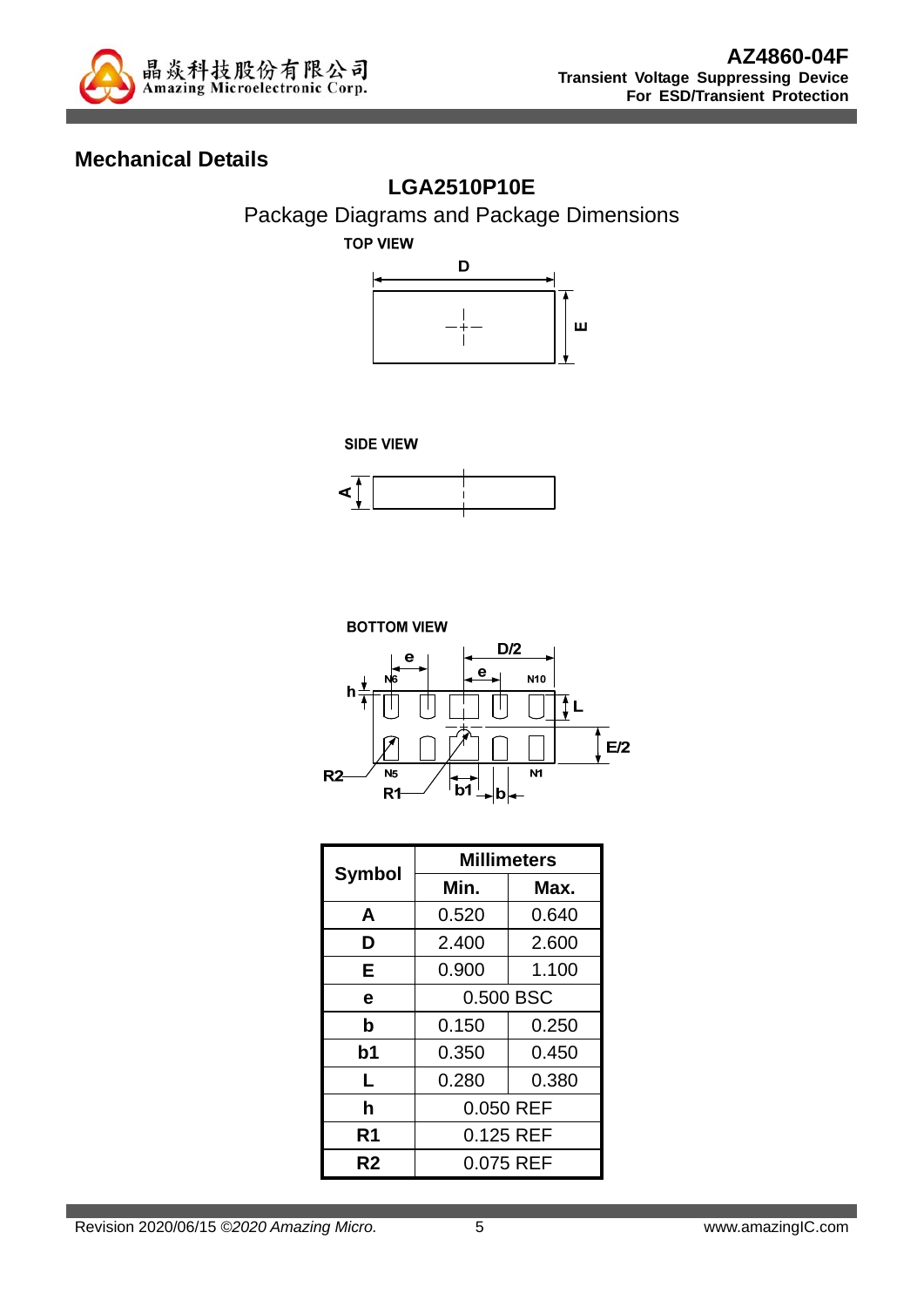

#### **Land Layout**



| <b>Dimensions</b> |                                    |       |  |
|-------------------|------------------------------------|-------|--|
| <b>Index</b>      | <b>Millimeter</b><br><b>Inches</b> |       |  |
| A                 | 0.875                              | 0.034 |  |
| B                 | 0.20                               | 0.008 |  |
| C                 | 0.50                               | 0.02  |  |
| C <sub>1</sub>    | 1.00                               | 0.039 |  |
| D                 | 0.25                               | 0.01  |  |
| D <sub>1</sub>    | 0.4                                | 0.016 |  |
| Е                 | 0.675                              | 0.027 |  |
| F                 | 1.55                               | 0.061 |  |

Notes:

This LAND LAYOUT is for reference purposes only. Please consult your manufacturing partners to ensure your company's PCB design guidelines are met.

### **Marking Code**



486 = Device Code  $X =$  Date Code Y = Control Code

| <b>Part Number</b>             | <b>Marking Code</b> |
|--------------------------------|---------------------|
| AZ4860-04F.R7G<br>(Green Part) | 486XY               |

Note. Green means Pb-free, RoHS, and Halogen free compliant.

#### **Ordering Information**

| PN#            | Material |     | Type Reel size | MOO           | MOQ/internal box | MOQ/carton                                        |
|----------------|----------|-----|----------------|---------------|------------------|---------------------------------------------------|
| AZ4860-04F.R7G | freen    | T/R | $\sigma$ inch  | $3.000$ /reel |                  | 4 reels= $12,000/b$ ox 6 boxes = $72,000/c$ arton |